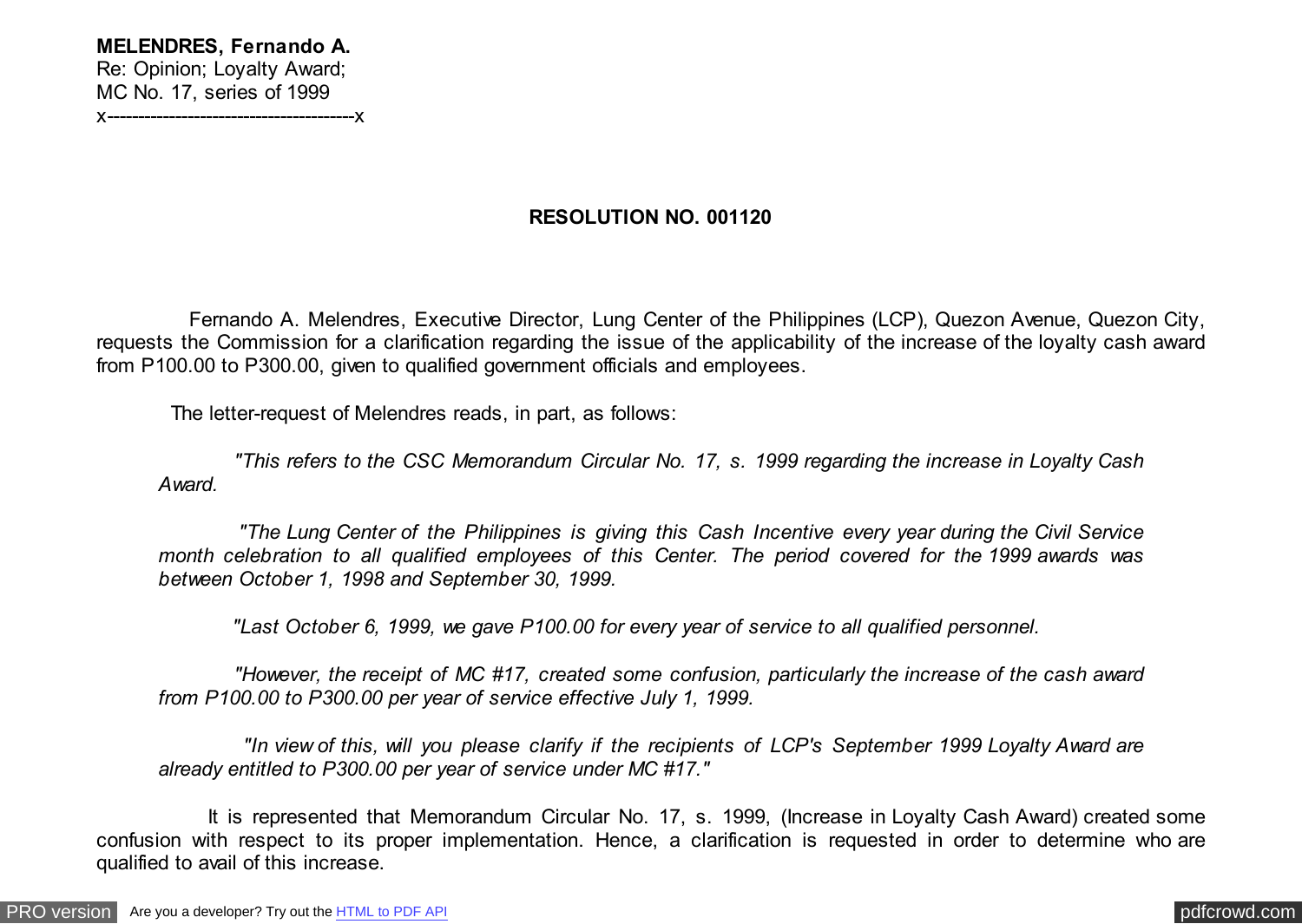Pertinent to the discussion **is Memorandum Circular No. 17, s. 1999 (Increase in Loyalty Cash Award)**, which reads, in part, as follows:

 *"Section 7 (e) Rule X of the Omnibus Rules Implementing Book V of E.O. 292 provides for the grant of incentive awards, which include among others the loyalty award which shall not be less than P100.00 per year of service chargeable to the savings of the agency.*

 *"In order to promote morale, efficiency and integrity, responsiveness and courtesy in the civil service, and to strengthen the merit and reward system, the Commission resolved to increase the loyalty cash award from P100.00 per year of service to all government officials and employees who will complete at least ten (10) and quintuple years of continuous and satisfactory service effective July 1, 1999."* (Underscoring ours)

 From the foregoing, it is clear that only those government officials and employees who have completed at least ten (10) years and five (5) years thereafter of continuous and satisfactory service on July 1, 1999 will be entitled to receive the loyalty cash award computed in the increased amount of P300.00 for every year of service.

 Moreover, those who have received their cash awards during their first 10 years prior to July 1, 1999, but will reach 15 years of service by July 1, 1999, shall receive the loyalty cash award for the last five (5) years in the amount of P300.00 per year of service.

 In other words, the factor determinative of an employee's entitlement to the increased amount of P300.00 is actual date when he completes the ten (10) years and the succeeding five (5) years of service. Hence, if such completion happens before July 1, 1999, the employee will receive only P100.00 per year of service.

 Based on the foregoing, all officials and employees of the LCP, who have reached ten- (10) or quintuple years of continuous and satisfactory service as of September 1999, are entitled to the P300.00-per-year-of-service loyalty cash award. Conversely, those who completed such years of service before July 1, 1999, are entitled only to the P100.00-peryear-of-service loyalty cash award.

 **WHEREFORE**, the Commission hereby rules that only those government officials and employees who have completed at least ten (10) or quintuple years of continuous and satisfactory service as of July 1, 1999 or thereafter shall be entitled to receive the loyalty cash award computed in the amount of three hundred pesos (P300.00) for every year of service.

Quezon City, **MAY 03 2000**